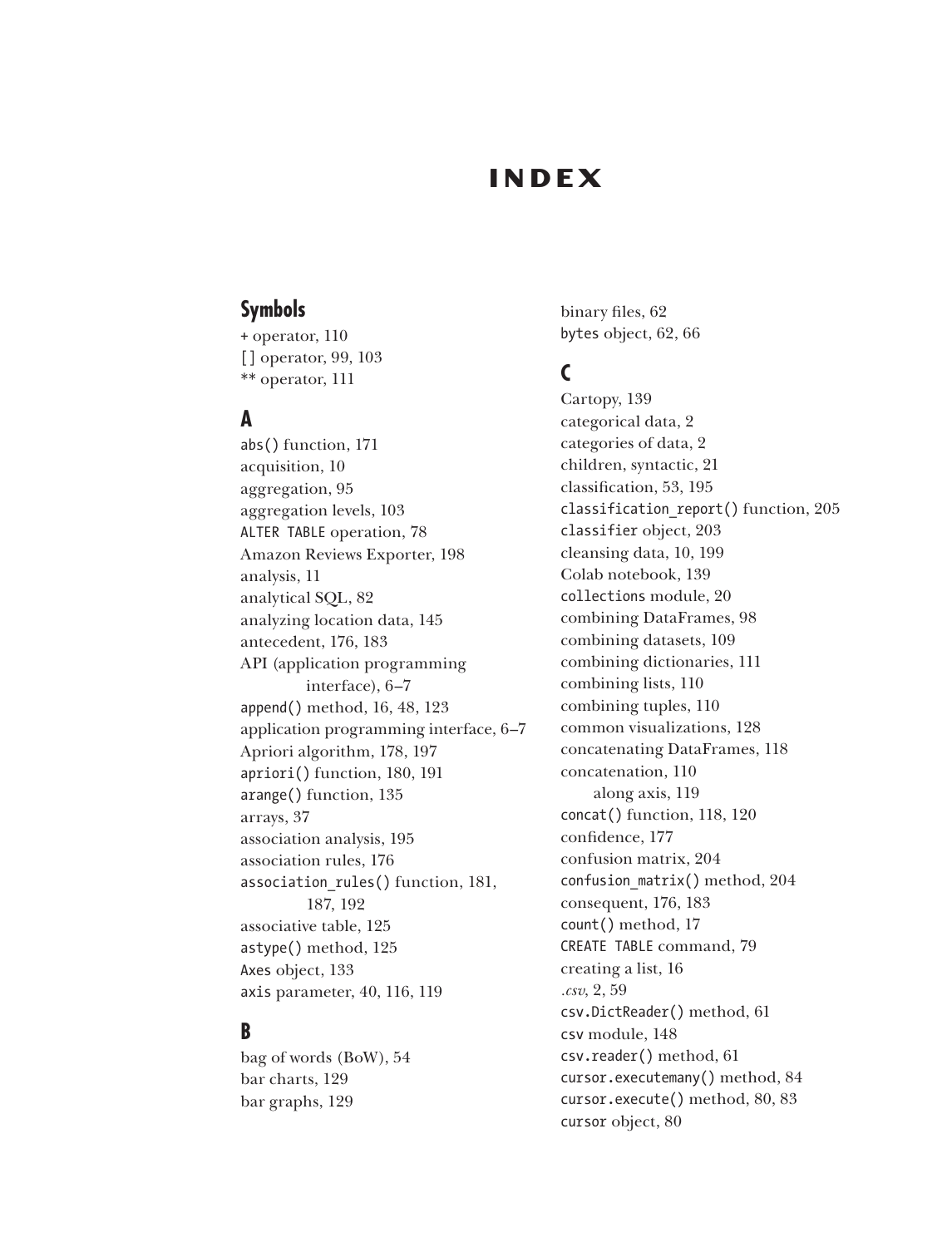# **D**

data, 1 database, 8, 73 Data Definition Language (DDL), 75 DataFrame, 40, 96 Data Manipulation Language (DML), 75 data processing pipeline, 9 data structures, 15 Date column, 71 date type, 44 del command, 19 deque object, 19 dictionary, 28, 111 DictReader(), 60 distance() function, 152, 156 DISTINCT() function, 86 doc object, 25 document-oriented database, 90 double-ended queue, 19 drop\_duplicates() method, 151, 188 drop() method, 120 dtype attribute, 41 dtypes property, 124

### **E**

element-wise operations, 38–39 else clause, list comprehension, 115 enumerate() function, 59 evaluating the model, 203 except clause, 80

#### **F**

features, 195 features array, 210 fields, 2 Figure object, 133 file object, 57 files, 9 fillna() method, 124, 172 finally clause, 80 financial datasets, 5 first-in, first-out (FIFO), 19 flat file, 59 foreign keys, 76 for loop, 20, 25, 34, 115 FormatStrFormatter() function, 135 frozenset.union() method, 187

### **G**

generating association rules, 181 Geocoding API, 146 geographical coordinates, 146 geopy, 150 geopy library, 151 geospatial data, 137, 139 get\_data\_stooq() method, 71, 207 get\_group() method, 107 get\_location() handler, 148 getting data, 207 Google Colab, 139 googlemaps library, 146 google\_translator module, 200 google\_trans\_new library, 199 groupby() function, 52, 69, 100, 106 GroupBy object, 52 groupby operation, 69

### **H**

head, syntactic, 21 heatmap, 183 hierarchical index, 100 histogram() function, 135 histograms, 130 history() method, 83 how parameter, 48 HTTP (HyperText Transfer Protocol), 63 HTTP headers, 64 HTTP request methods, 64 HTTPResponse object, 65–66

### **I**

if clause, list comprehension, 114 iloc property, 42 imshow() method, 184 independent variables, 195 index.isin() method, 102, 105 inner list comprehension, 113 inner parameter, 49 input and output in machine learning, 195 insert many() method, 92 insert one() method, 92 INSERT statement, 83–84 intersection() method, 33 irregular time series, 162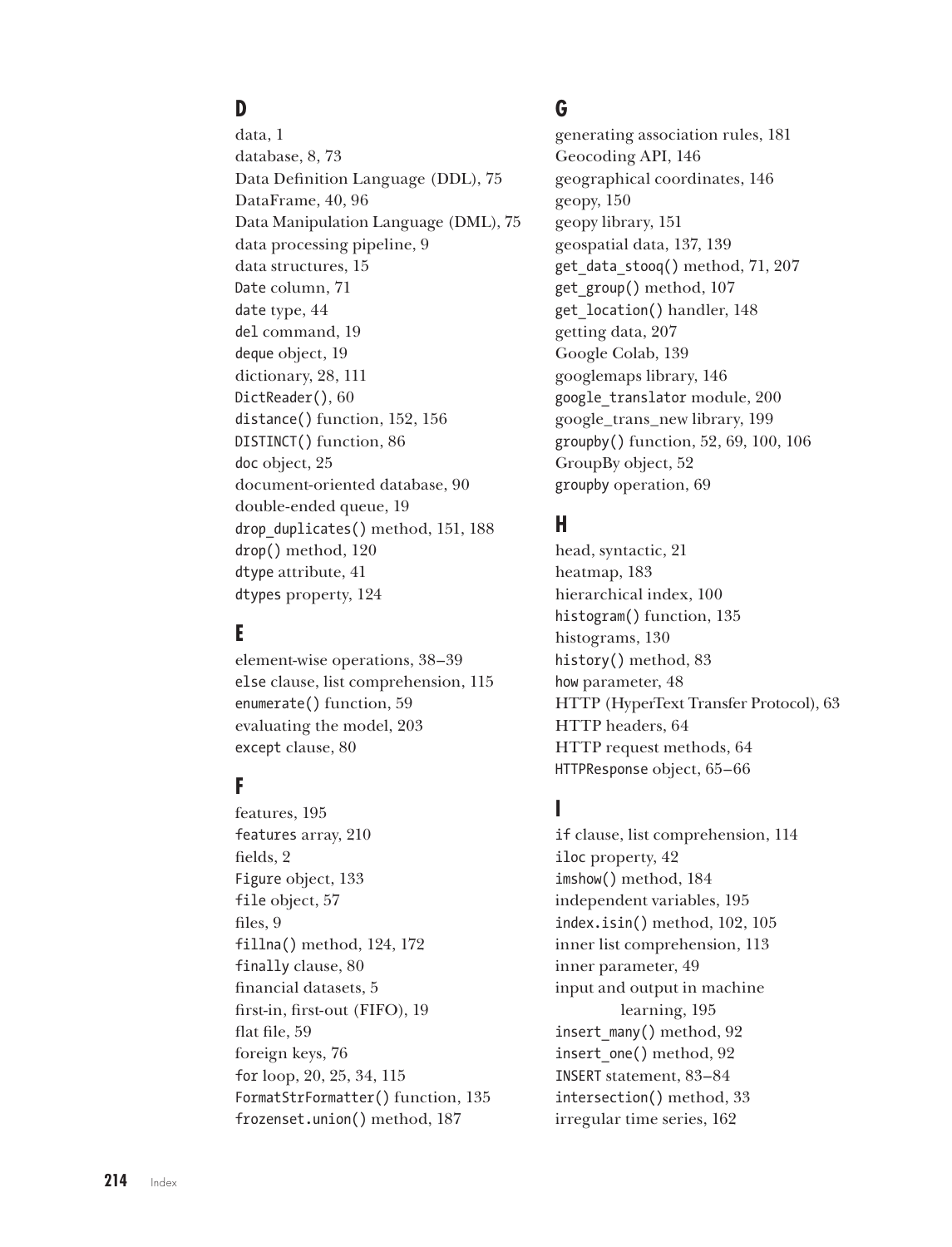itemsets, 176 itertuples() method, 159

# **J**

joining two DataFrames, 122 join() method, 47–48, 112, 118, 208 JSON, 4, 31, 61, 70 json.dump() method, 32 json.dumps() method, 46 json.load() method, 32, 61 json.loads() method, 66 json module, 61 json\_normalize() method, 68, 70

# **K**

key-value method, 8 key-value pairs, 28, 88, 112 key-value store, 89

# **L**

LAG() function, 85 lambda function, 31, 152 last-in, first-out (LIFO), 20 left join, 48 len() function, 19 lift, 178 line charts, 128 line graphs, 128 linewidth parameter, 135 list, 16, 96, 110 list comprehension, 13, 23, 158, 186 list() function, 159 list.index() method, 17 list.insert() method, 17 list object methods, 16 list of dictionaries, 29 list of tuples, 27, 96–97, 150 location coordinates, 5 location data, 5 loc property, 42 logistic regression, 55 LogisticRegression classifier, 203, 210

#### **M**

machine learning, 53, 193 extensions (mlxtend), 178 many-to-many join, 52, 125

market basket analysis, 175 matching table, 125 Matplotlib, 127, 131 matplotlib.pyplot module, 131 mean() function, 52 mean() method, 52 merge() method, 47, 51, 98–99, 112, 118, 126 min() function, 152 mlxtend library, 178 MongoClient() constructor, 91 MongoDB, 90 mset() method, 89 MultiIndex, 101 keys, 103 multilevel index, 100 multivariate time series, 167 MySQL, 74–75 MySQL Connector/Python driver, 79 MySQL database, 163 mysql> prompt, 79, 85

### **N**

named entity recognition (NER), 11 NaN, 48, 124–125, 165, 184, 190 natural language processing (NLP), 3, 21 with Python and spaCy, 27 News API, 10, 66 nlp pipeline, 22 nltk.sentiment package, 11 None entry, 115 nonrelational databases, 74, 88 nonspatial attributes, 156 NoSQL, 8 database, 88 NOT NULL, 78 np.amax(), 40 np.average(), 40 np.median(), 40 numerical data, 3 NumPy, 37 numpy.append() function, 117 NumPy array, 38, 210 numpy.concatenate() function, 116 NumPy's amax() function, 40 NumPy statistical functions, 39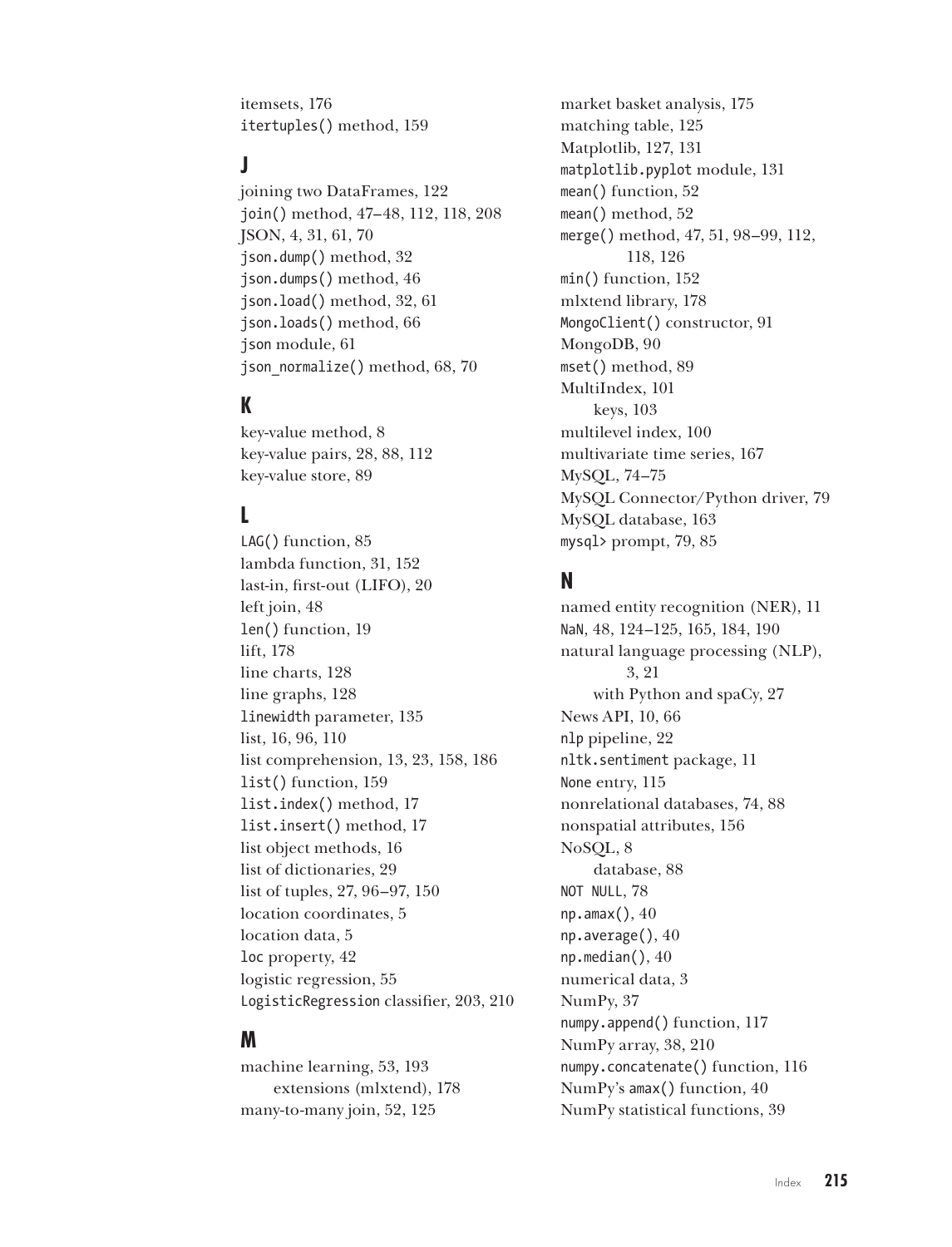# **O**

one-hot encoded Boolean array, 179 one-liner, 13 one-to-many join, 50 one-to-one join, 47 online transaction processing (OLTP), 74 open() function, 9, 57, 60, 63 openpyxl library, 189 OVER clause, 85

### **P**

pandas, 40 pandas-datareader, 71 parse tree, 8 PARTITION BY clause, 85 pie charts, 130 pip command, 7 pivot() method, 183 plaintext files, 9 plot() method, 137 plt.bar() function, 133 plt.pie() function, 133 plt.plot() function, 132 plt.show() function, 132 plt.subplots() function, 140 plt.text() method, 142 plt.xlabel() function, 132 plt.ylabel() function, 132 plt.yticks() method, 138 Point class, 153 Point object, 156 Polygon class, 153 Polygon object, 156 polygons, 153 popleft() method, 20 predict() method, 204 previously unseen data, 197 primary keys, 76 Pythonic way, 13

# **Q**

queue abstract data type, 19

### **R**

rb parameter, 62 read\_csv() method, 54, 138

reader() method, 60 reader methods of pandas, 45 read\_json() method, 46 read() method, 62 read\_sql() method, 87 record, 2 in a database, 3 Redis, 89 regression, 53, 195 relational databases, 74 rename() method, 69 request() method, 65 requests, HTTP, 63 requests.get(), 67 Requests library, 67 reset  $index() method, 45, 69, 83$ Response object, 67 responses, HTTP, 63 right join, 115, 122 rolling() method, 166 rolling window calculations, 166

# **S**

scatter() method, 141 scikit-learn, 52 select() function, 210 SELECT statement, 81 semistructured data, 4 sentiment analysis, 11, 198 series, 40 Series() constructor, 43 method, 41 setdefault() method, 29, 35 setex() method, 90 set index() method, 45 sets, 32 set size inches() method, 135 Shapely, 150 Shapely library, 153 shift() method, 165, 169 size() method, 205 slice() function, 103 slice(None), 104 slice notation, 18 slicing, 43, 103 sorted() function, 33 sort index() method, 122